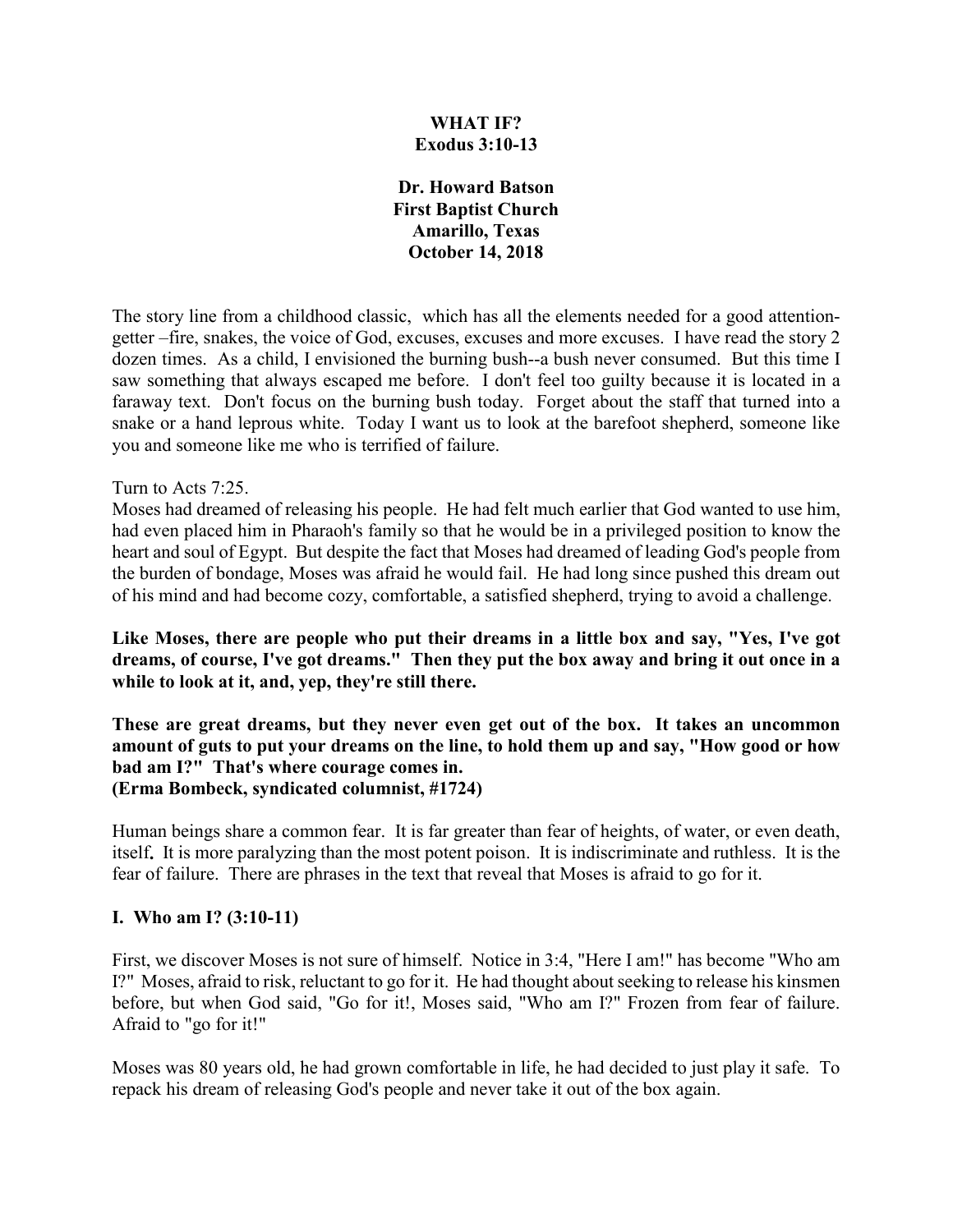**What are you afraid to try? In 1984, Coca Cola was on a downhill slide in competition with it's rival, Pepsi. Sergio Zyman was assigned the task that Coke's share of a dwindling market would be reversed. Zyman came up with a fabulous idea: replace the old formula, call it NEW Coke and blare the news. New Coke was the most disastrous product since the Edsel. Within 79 days, the old formula Coke was back on supermarket shelves as "Classic Coke." As a result, Zyman left Coca Cola – failure, personal, humiliating, image-wrecking failure.**

**Seven years later, Zyman was hired back at Coca Cola with a bigger job and a bigger title. He persevered. He learned and he returned. (Patricia Sellers, "What's So Good About Failure?"** *Reader's Digest,* **August 1995)** 

Are you afraid to fail? Sometimes we have to start small – at failure level. **Fed Ex, the international shipping giant, which shipped 14 million packages yesterday, handled only 6 packages on its first day in 1973. That wasn't that long ago!** 

**Michael Jordan was cut from his high school basketball team.** 

**And Sandra Day O'Conner, the first woman to serve on the Supreme Court, also had a questionable start. She was offered only one job after graduating from law school, and that was as a legal secretary.**

## **Best-selling author, John Grisham, had his novel,** *A Time to Kill***, rejected by 28 publishers. (SIF)**

Moses was afraid he was incapable of the task. He was so quick to throw in the towel, to sit on the bench. Notice Exodus 5:22. "Lord, I told You that I would fail." But to do anything in life, we must eventually simply "go for it." Or, we can become helplessly paralyzed, because all of life is a risk.

**To laugh is to risk appearing the fool.** 

**To weep is to risk appearing sentimental.**

**To reach out for another is to risk involvement.**

**To expose feelings is to risk exposing your true self.**

**To place your ideas, your dreams, before a crowd,** 

**is to risk their loss.** 

**To love is to risk not being loved in return.**

**To live is to risk dying.**

**To hope is to risk failure.**

**But risks must be taken. Because the greatest hazard in life is to risk nothing.**

**If you risk nothing and do nothing, you dull**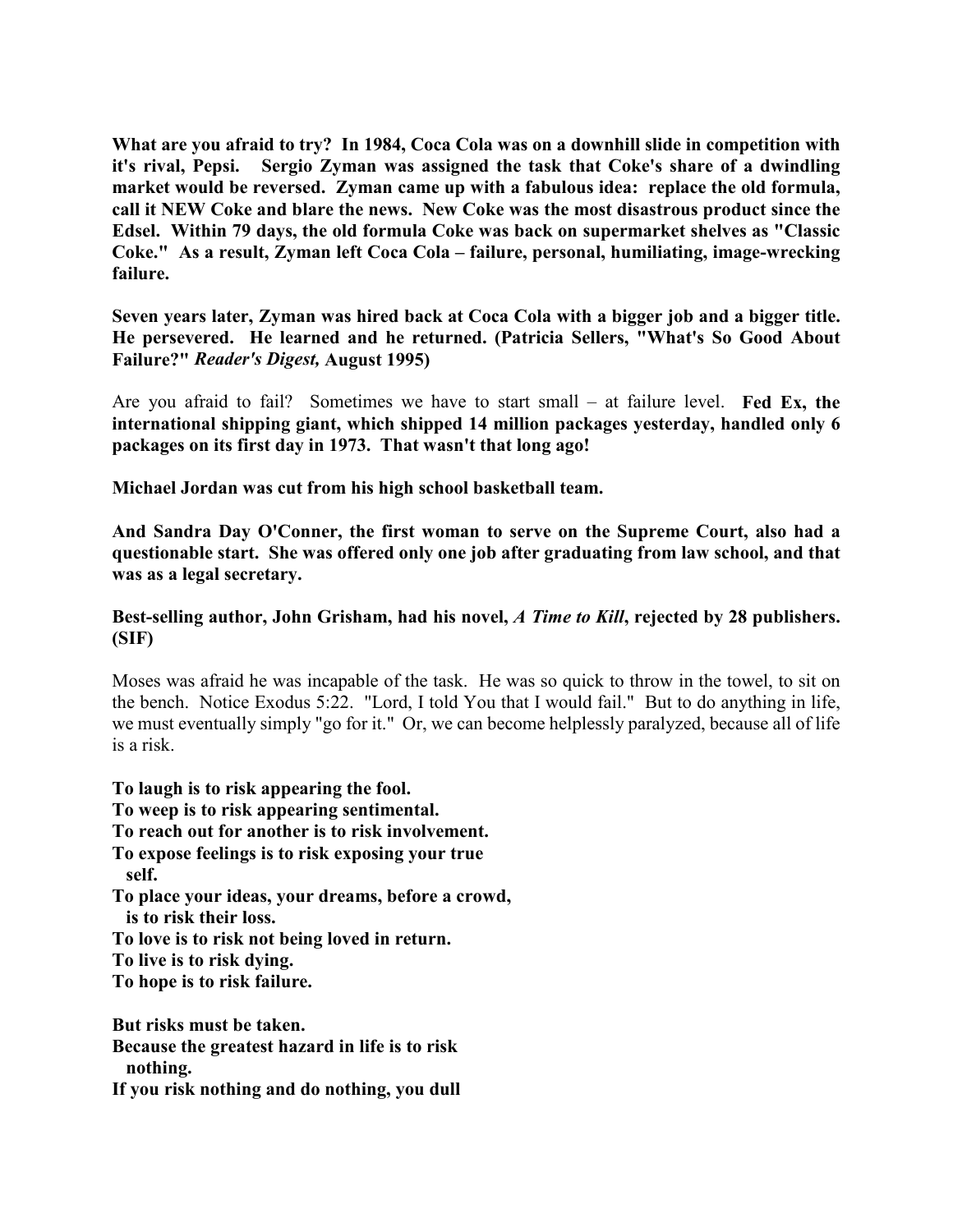| your spirit.                                   |
|------------------------------------------------|
| You may avoid suffering and sorrow,            |
| But you cannot learn, feel, change, grow, love |
| and live.                                      |
| Chained by your attitude, you are a slave.     |
| You have forfeited your freedom.               |
| Only if you risk are you free.                 |
| (Anonymous)                                    |

# **One does not discover new lands without consenting to lose sight of the shore for a very long time. (Andre Gide, French novelist, from** *The Counterfeiters***.)**

Moses realized that he cannot remain both in the Midian desert with the comfortable task of watching his father-in-law's flocks and also go south to Egypt. Moses first question was "Who am  $12"$ 

## **II. Who are You? (3:13-14)**

Moses had a second question, "Who are You?" Moses was not sure about himself. Neither was Moses sure about God. When Moses declares that he is a nobody, God reminds him that God is Somebody.

Notice chapter 3:12. "I will be with you."

God doesn't try to build Moses' self-esteem. When Moses says that he is a nobody, God replies, "But I am Somebody, and I will be with you."

Like us, Moses was not sure God is able. "But who are You?" he asked.

I am reminded of what the prophet Isaiah said to Israel in Isaiah 43:1-3. "But now, thus says the Lord, your Creator, O Jacob, and He who formed you, O Israel, do not fear for I have redeemed you, have called you by name and you are mine. When you pass through the waters, I will be with you, and through the rivers, they will not overflow you. When you walk through the fire, you will not be scorched, nor will the flame burn you, for I am the Lord, your God, the Holy One of Israel, your Savior."

## **III. What if? (4:1)**

Moses is just plain scared. He is going to go hand- in-hand and toe-to-toe with the Pharaoh of Egypt. The odds don't look good. Pharaoh thinks of himself as God and Moses is still asking the question, "Who am I?"

Moses against Pharaoh was about like Billy Bloomfield against Bubba Walker.

## **Randall O'Brien tells the story,** *Billy Bloomfield's Wet Britches.*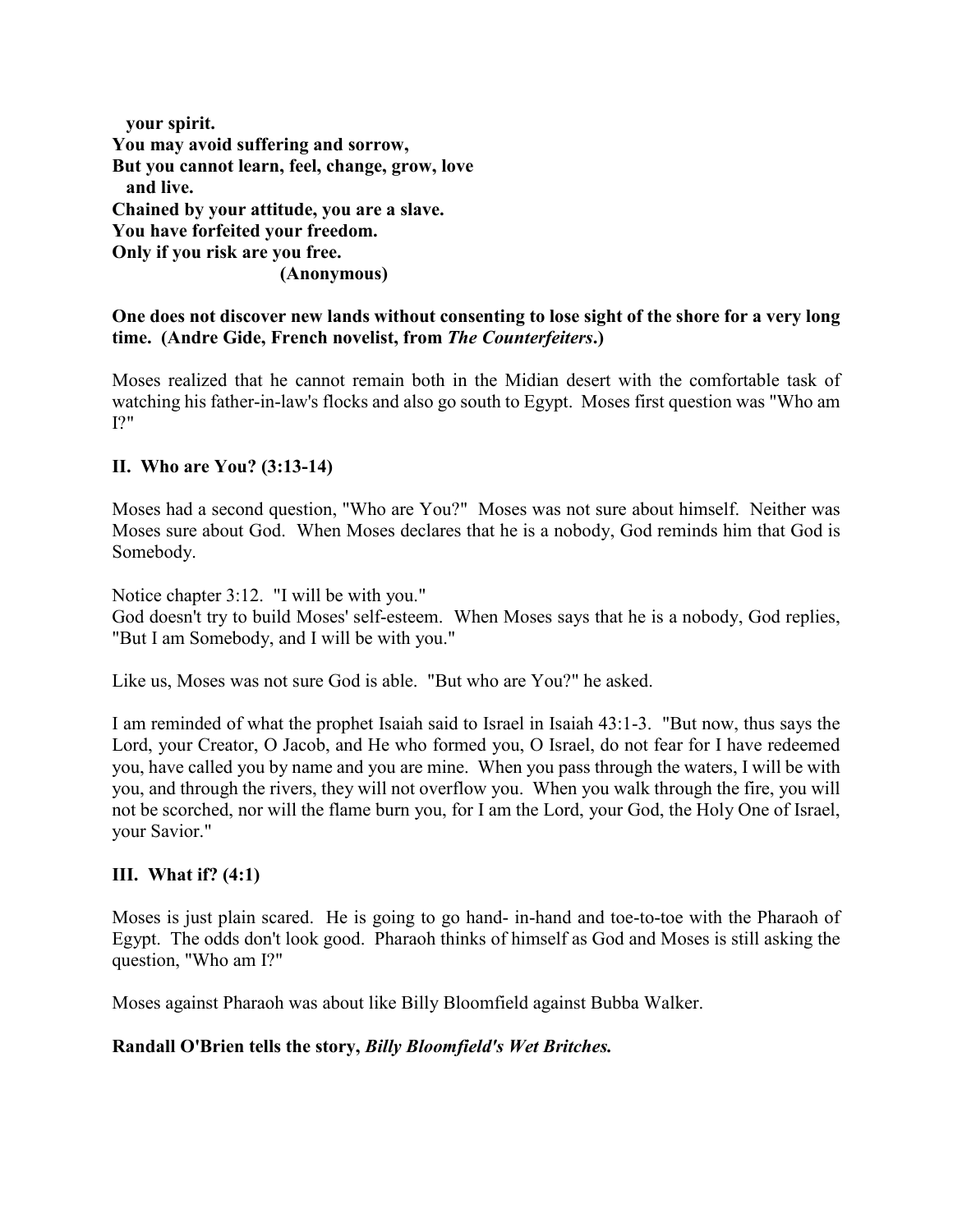**You laugh, but you never saw Bubba Walker. And even if you did, you never saw him throw a baseball. We did – plenty of times. Billy Bloomfield sure did.**

**Bubba was a large human – Goliath's big brother. Even when he was little, he was big. He would go on to star in two sports as a 6'4" dominant athlete at McComb High. Then off to State on full scholarship.**

**Bubba reached manhood somewhere around 12, just prior to his last year of Little League baseball, as I recall in a cold sweat. Dragon size, maybe bigger – age 12.**

**Which brings me back to Billy Bloomfield. We all dreaded batting against Bubba Walker. No exceptions. 'Course we all tried to hide it. I hate to say we were scared to death of Bubba, but we were scared to death of Bubba. The man threw so hard that the catcher wore a sponge in his mitt!**

**Usually, when we had to bat against Bubba we'd do five things: 1) cry, 2) pray, 3) swing at the first 3 pitches, 4) go back to the dugout and beg, "Please, Lord, let Coach put someone in my place. I'll be a preacher--anything", and 5) think of ways to gracefully quit the game forever.**

**Poor Billy. Had his new white uniform on and everything, that hot summer day in '58. Praying in the batter's box helps. Billy was praying. Bubba went into his windup. And Billy wet his pants.**

**Poor Billy Bloomfield. We all saw it – the girls, guys, parents, ump, Bubba – everybody. We all saw it. The dark, large, wet, expanding circle against the otherwise bright white dry pants. Poor Billy Bloomfield. What can you say in times like that? "Excuse me?"**

**Woe is me. Life is like that. Billy could be any of us. Secretly, are we not scared to death of facing Bubba: the next grade in school, leaving home, getting married, responsibility for providing adequately for others, new job, social interaction, finding the meaning of life, aging, death and dying. Bubba throws hard.**

**And we try to hide our secret fears, don't we? Well, Billy couldn't. But Billy is my hero. Why? 'Cause everybody in McComb knew Billy Bloomfield wet his britches. Yet Billy hung in there. Never quit. Faced the fiddler. Everyday. Going through life's beltline.**

**Courage. That's what I call it. That's what life takes. And character. Heroes. That's who you are. All you folks out there standing in the batter's box everyday against Bubba. With courage and character, you stand in there. When life scares you to death, humiliates you, laughs at you publicly, still you stand. "For God did not give us a spirit of cowardice, but rather a spirit of power and of love and of self-discipline." (2Tim. 1:7)**

**No, Billy Bloomfield never made it to the Major Leagues. You might not either. But if ever they name an All-McComb, All-Time baseball team based on courage and character, I think**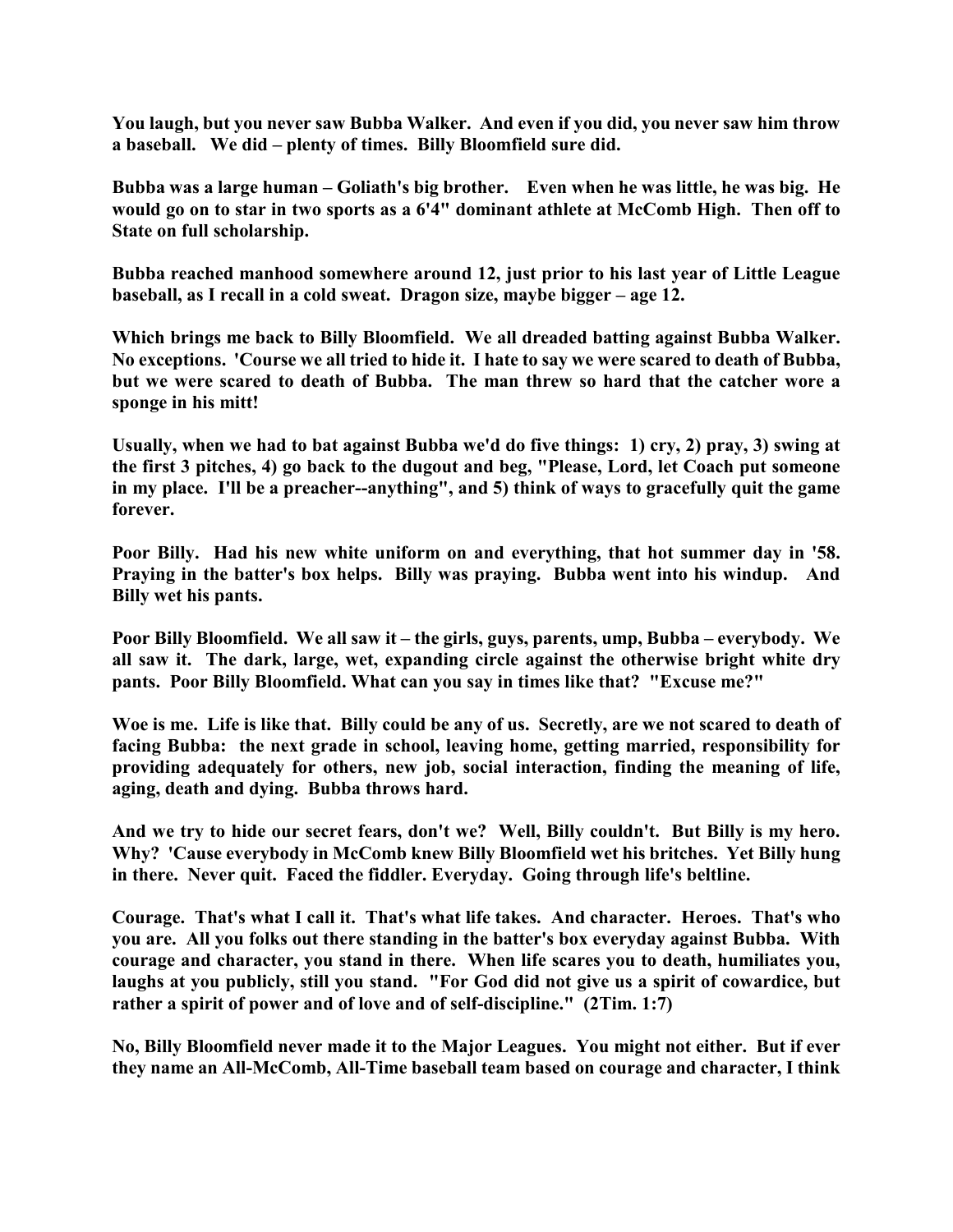## **I've got a nominee. Eight batters after he soiled his suit in front of God and everybody, guess who stepped back into batter's box?**

Yes, Moses, you, me – we are all Billy Bloomfields. And the world is full of Bubba Walkers. But we cannot and should not be afraid to go to bat.

Notice Exodus 4:1. Moses is afraid of failure – plain and simple. "Who am I?" "Who is God?" And, thirdly, "What if?"

**It is one of those incredibly beautiful afternoons that calls you to be outside and notice how wonderful it is to be alive. The counselor intently watches the young governor's scholar sitting in the chair opposite him, as he stares glumly out the window of the counselor's office.**

**"My life is over," he tells the counselor. "What's the sense in doing anything now?"**

**With straight As, a sky-high SAT score, 145 IQ, multiple scholarship offers, and national award recognitions, he's decided to throw in the towel. Yale – his and his father's vision of ultimate achievement – turned him down.**

**Failure.**

**Another high school student sitting in that same chair just a few weeks earlier, crying as she recounted with painful disbelief how two of her classmates committed suicide when they thought their grades were too low.**

**Failure.**

**But other stories flood the mind, too – stories when we recall our own failures and they stare us in the face. Like the newly hired newspaper reporter whose editor told him he had no good ideas. Yet Walt Disney went on to win 45 Academy Awards and create one of the most successful movie studios in history.**

**Or, how about Joan Sutherland? (It's okay if you haven't heard of her.) In college, her favorite music teacher told her to forget about singing as a career, since her voice wasn't of "professional quality." Sutherland became the most sought-after and highly paid operatic singer in the world.**

**Then there's the astounding story of a man named W. Mitchell. In a bizarre motorcycle accident at age 28, Mitchell was burned over 65 percent of his body. He lost several fingers and his face was permanently disfigured. Then, four years later, he was paralyzed from the waist down in an airplane crash. He could have counted his existence as a failure.**

**But Mitchell went on to become a husband, self-made millionaire, recognized environmentalist, mayor, and congressional candidate. He ran with the slogan, "I'm not just another pretty face." (Mary Moseley, "When You Miss The Mark: Dealing With Failure", Journalistic Inc., 1995)**